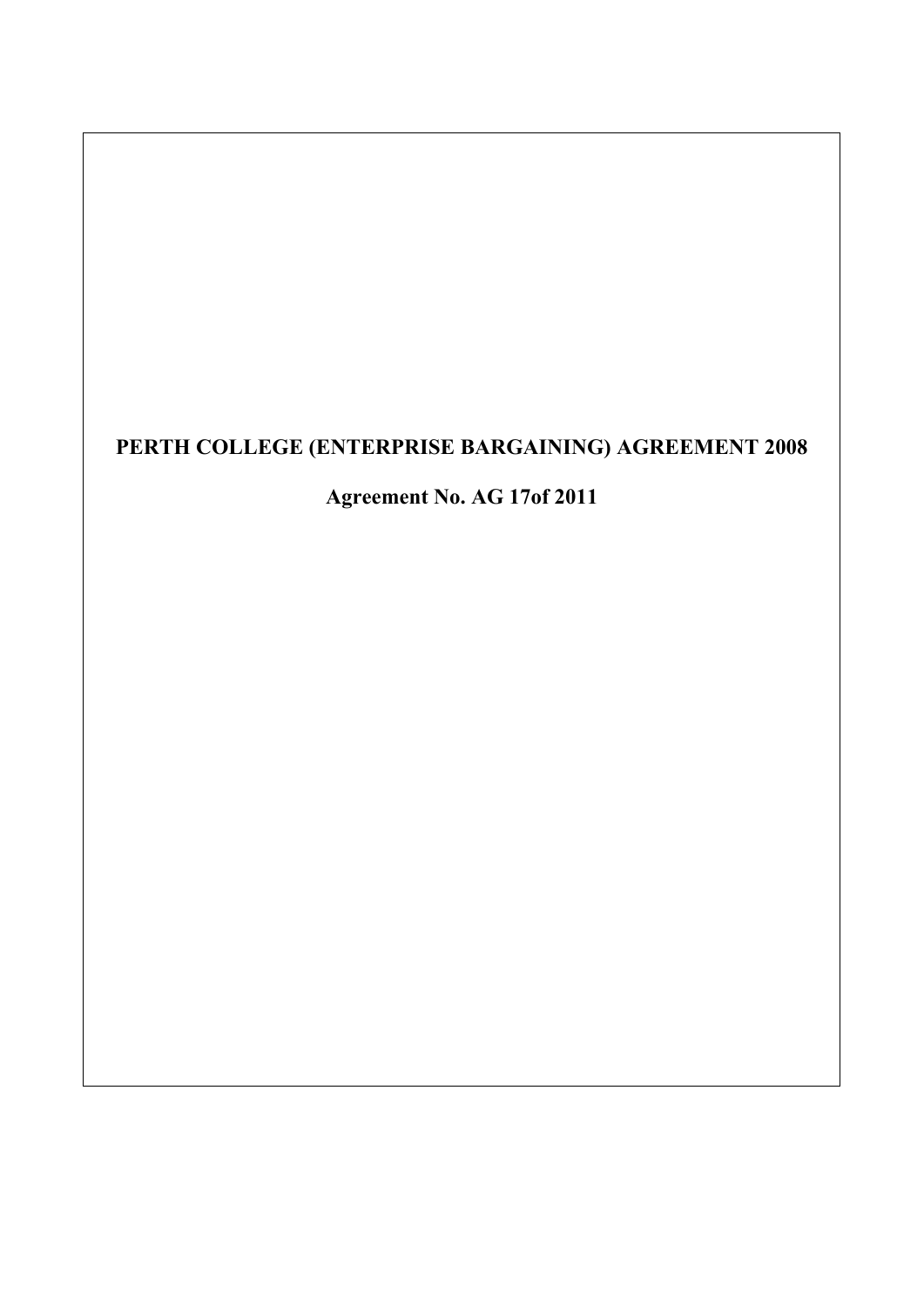## 1. – TITLE

This Agreement shall be known as the Perth College (Enterprise Bargaining) Agreement 2008 and shall replace the Perth College (Enterprise Bargaining) Agreement 2006.

# 2. – ARRANGEMENT

- 1. Title
- 2. Arrangement
- 3. Parties to the Agreement
- 4. Scope of Agreement
- 5. Date and Duration of Agreement
- 6. Expiration of Agreement
- 7. Relationship to Parent Award
- 8. Single Bargaining Unit
- 9. Objectives
- 10. Salary Rates
- 11. Agreed Efficiency Improvements
- 12. Carers leave
- 13. Remuneration Package
- 14. Other Matters
- 15. Dispute Resolution Procedure
- 16. No Further Claims
- 17. No Reduction
- 18. No Precedent
- 19. Signatories

#### 3. – PARTIES TO THE AGREEMENT

This Agreement is made between Perth College Inc (the College), and The Independent Education Union of Western Australia, Union of Employees (the IEUwa), a registered organisation of employees.

# 4. - SCOPE OF AGREEMENT

- (1) This Agreement shall apply to teachers who are employed within the scope of the Independent Schools' Teachers' Award 1976 (the award) in Western Australia and who are members or are eligible to be members of the IEUwa.
- (2) The number of employees covered by this Agreement is 98.

# 5. – DATE AND DURATION OF AGREEMENT

(1) This Agreement shall come into effect on 1st January 2009 and shall apply until 31 December 2011.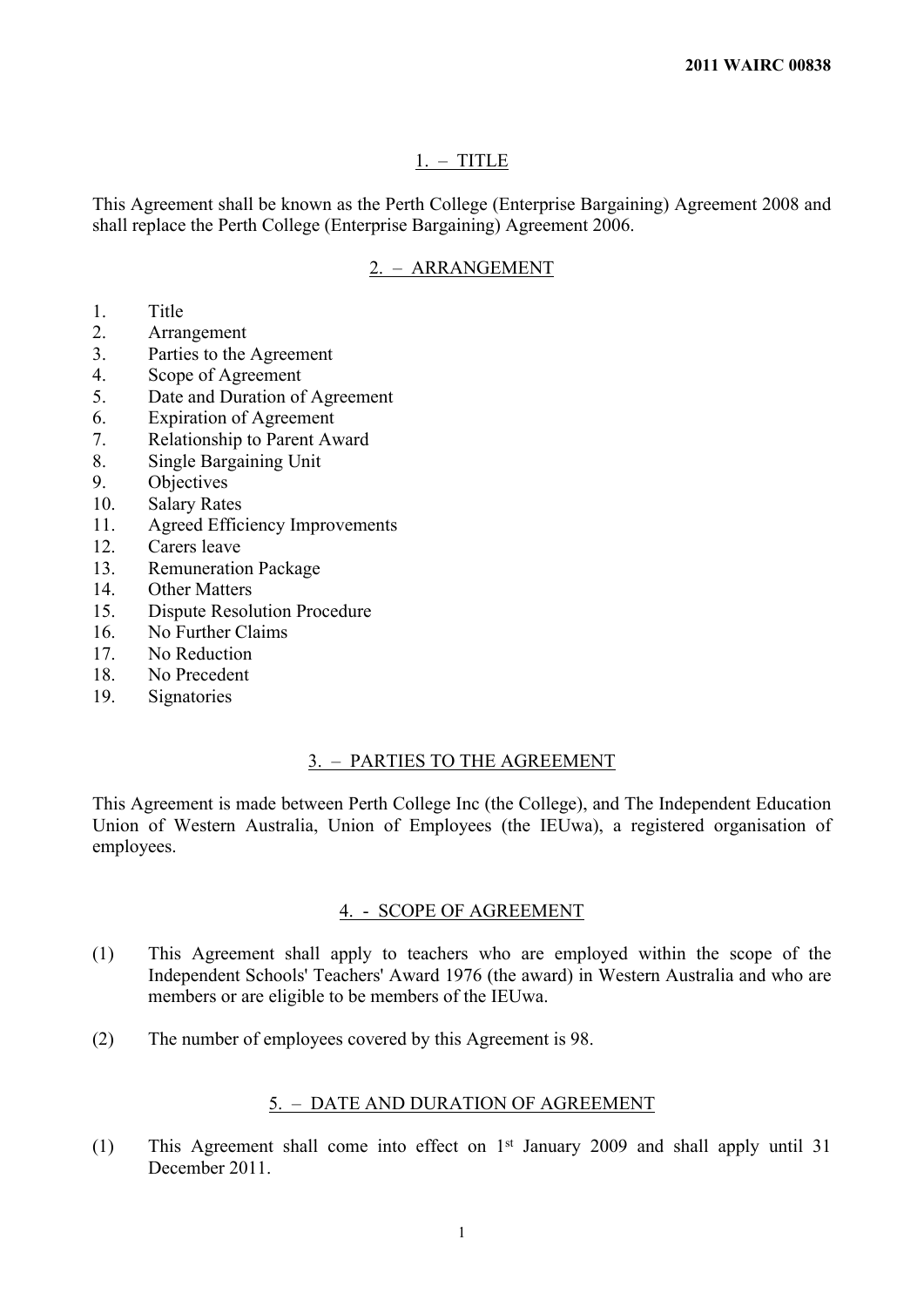(2) The parties agree to meet no later than six months prior to the expiration of this Agreement to negotiate a new Agreement.

# 6. – EXPIRATION OF AGREEMENT

On expiration of this Agreement and in the absence of the registration of a subsequent Agreement the provisions of this Agreement shall apply until such time as a new Agreement is registered and takes effect.

# 7. – RELATIONSHIP TO PARENT AWARD

- (1) This Agreement shall be read and interpreted in conjunction with the Award.
- (2) Where there is any inconsistency between this Agreement and the Award, this Agreement will prevail to the extent of the inconsistency.

# 8. – SINGLE BARGAINING UNIT

The parties to this Agreement have conducted negotiations and reached full agreement.

#### 9. – OBJECTIVES

The nature and purposes of this Agreement are to:

- (1) Consolidate and develop further, initiatives arising out of the award restructuring process.
- (2) Accept a mutual responsibility to maintain a working environment, which will ensure that the College and its teachers become genuine participants and contributors to the College's aims, objectives and philosophy.
- (3) Safeguard and improve the quality of teaching and learning by emphasising the upgrading of professional skills and knowledge. The College and the teaching staff acknowledge that this upgrading of skills and experience can best occur when both the College and teachers share responsibility for professional development by undertaking both in-service and external courses and training partly during College time and partly during the teachers' time.

#### 10. – SALARY RATES

(1) The minimum annual rate of salary payable to teachers engaged in the classification prescribed in this Clause shall be as per the following schedule:

# Salary Scale

|       | $\frac{1}{4}$ Jan 2009 | Jan 2010 | Jan 2011 |
|-------|------------------------|----------|----------|
| Level | æ<br>ιIJ               |          |          |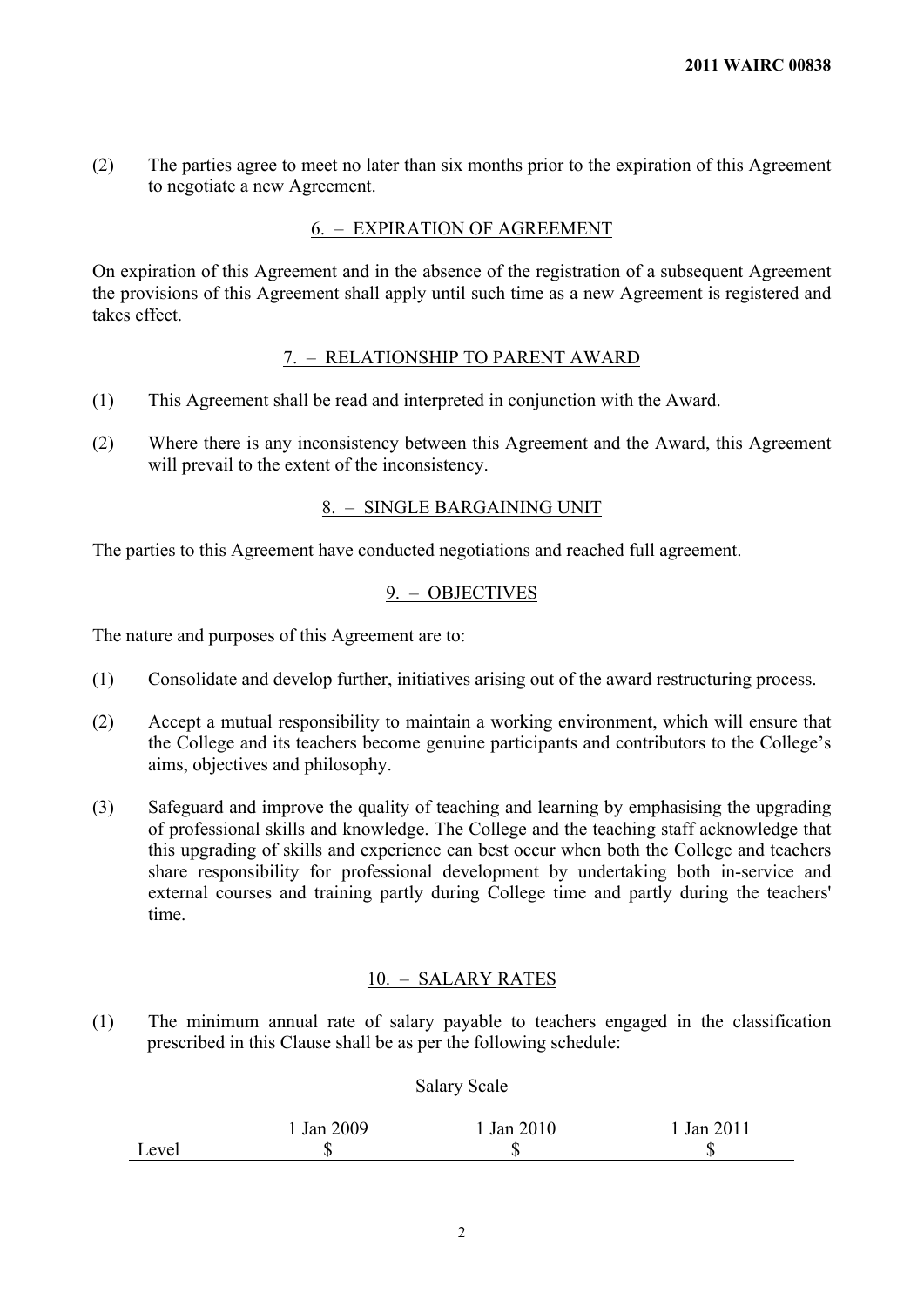| 55,591 | 56,456 | 58,149 |
|--------|--------|--------|
| 59,641 | 61,915 | 63,773 |
| 65,665 | 67,787 | 69,821 |
| 68,145 | 70,440 | 72,553 |
| 70,980 | 73,213 | 75,409 |
| 75,704 | 79,143 | 81,517 |
| 76,530 | 82,033 | 84,494 |
| 78,562 | 85,155 | 87,709 |
|        |        |        |

- (2) Registered teachers who have satisfactorily completed approved teaching qualifications:
	- (a) Shall commence at level 1 and progress to the top of the salary scale by annual increments,
	- (b) On appointment, a registered teacher shall be placed at the appropriate salary level according to qualifications and teaching experience.
	- (c) When a registered teacher upgrades their teaching qualification from three years to four years post-secondary, then in calculating the new position on the incremental scale, all previous relevant experience shall count.
	- (d) On commencement, a registered teacher with five years or greater post-secondary qualifications shall be placed on step 2 and progress to the top of the salary scale by annual increments. For the purpose of this clause, a second or higher degree shall include a graduate diploma or a degree at honours level.
	- (e) When a registered teacher upgrades their teaching qualification to five years or greater post-secondary, then that teacher shall be credited with one extra year's experience for salary purposes.
	- (f) The employee shall notify the employer in writing of the acquisition of additional qualifications. Production of satisfactory evidence to this effect will be required.

Notwithstanding anything to the contrary an entitlement derived from the acquisition of additional qualifications shall not pre-date the date of notification.

(g) Where there is a disagreement as to the level of an overseas qualification, the matter shall be referred to the National Office for Overseas Skills Recognition (NOOSR) for determination.

# Responsibility Scale

|               | 2009 | 2010    | 2011             |
|---------------|------|---------|------------------|
| <b>Points</b> | ۱D   | œ<br>٨D | $\sqrt{2}$<br>۱D |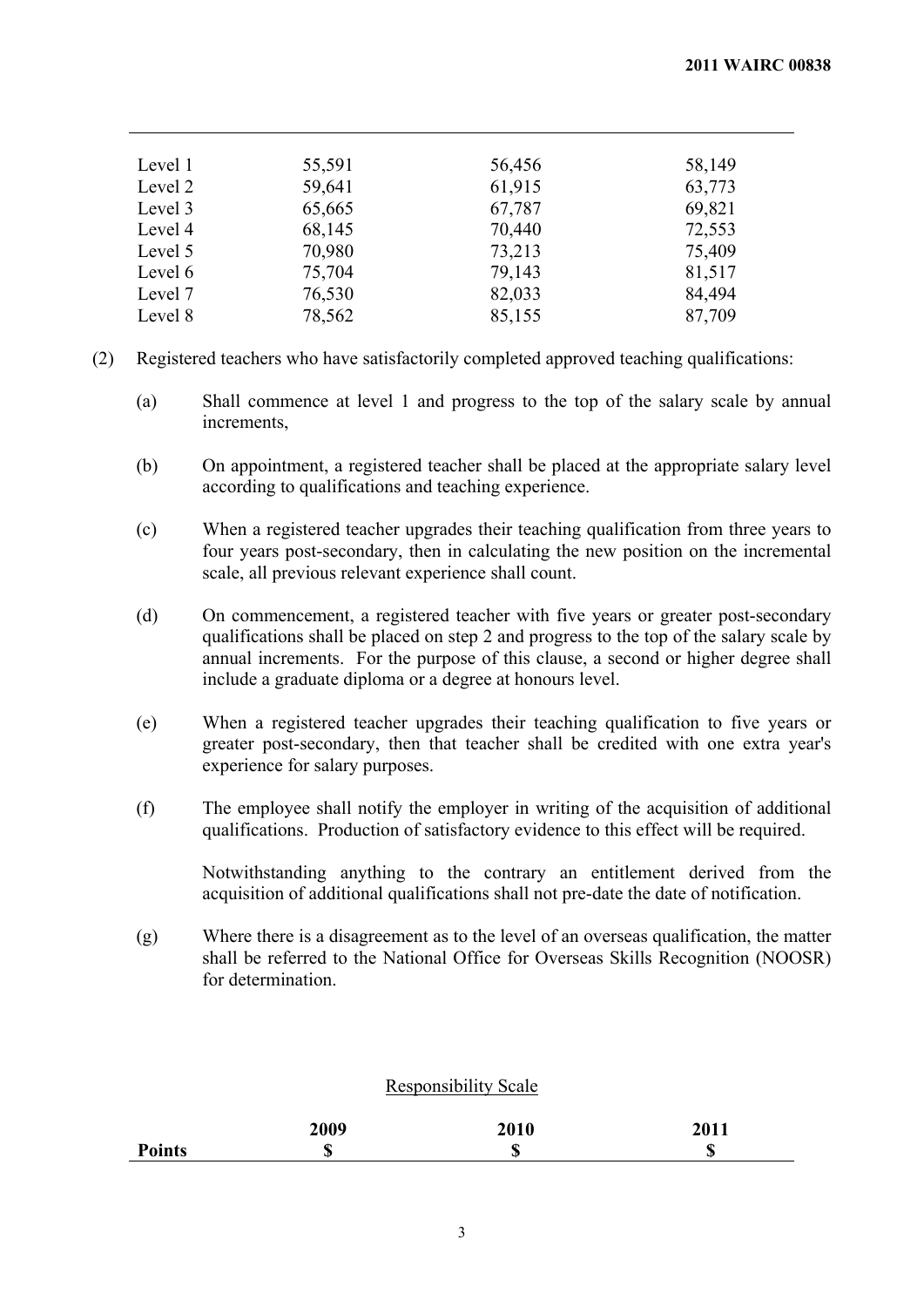| $5\overline{)}$ | 789    | 852    | 877    |
|-----------------|--------|--------|--------|
| 10              | 1,571  | 1,703  | 1,754  |
| 15              | 2,357  | 2,555  | 2,631  |
| 20              | 3,142  | 3,406  | 3,508  |
| 25              | 3,928  | 4,258  | 4,385  |
| 30              | 4,714  | 5,109  | 5,263  |
| 35              | 5,499  | 5,961  | 6,140  |
| 40              | 6,285  | 6,812  | 7,017  |
| 45              | 7,071  | 7,664  | 7,894  |
| 50              | 7,856  | 8,515  | 8,771  |
| 55              | 8,642  | 9,367  | 9,648  |
| 60              | 9,427  | 10,219 | 10,525 |
| 65              | 10,213 | 11,070 | 11,402 |
| 70              | 10,999 | 11,922 | 12,279 |
| 75              | 11,784 | 12,773 | 13,156 |
| 80              | 12,572 | 13,625 | 14,033 |
| 85              | 13,356 | 14,476 | 14,911 |
| 90              | 14,141 | 15,328 | 15,788 |
| 95              | 14,927 | 16,179 | 16,665 |
| <b>100</b>      | 15,712 | 17,031 | 17,542 |

The rates of pay at Perth College will be derived from the combination of the above two components:

- Base Salary Scale;
- Responsibility Scale.

Designated positions of responsibility will have an allocated point equivalent that will be paid as an allowance in addition to the base salary, 100 points being the equivalent of 20% of the Level 8 salary.

In the event a Senior Teacher Level 1 is offered a Position of Responsibility which does not carry a time allowance the dollar allowance provided as a Senior Teacher Level 1 will be retained in addition to the Position of Responsibility allowance.

- (2) In the event of any safety net adjustment being applied to the Award, such adjustment shall be absorbed into the salary rates prescribed in this Agreement.
- (3) The number of points received for a responsibility allowance will be dependent upon a number of factors which include, but are not restricted to, number of students and responsibilities involved in undertaking the role. Examples of points allocated to Positions of Responsibility are outlined in the Staff Handbook.

# 11. – AGREED EFFICENCY IMPROVEMENTS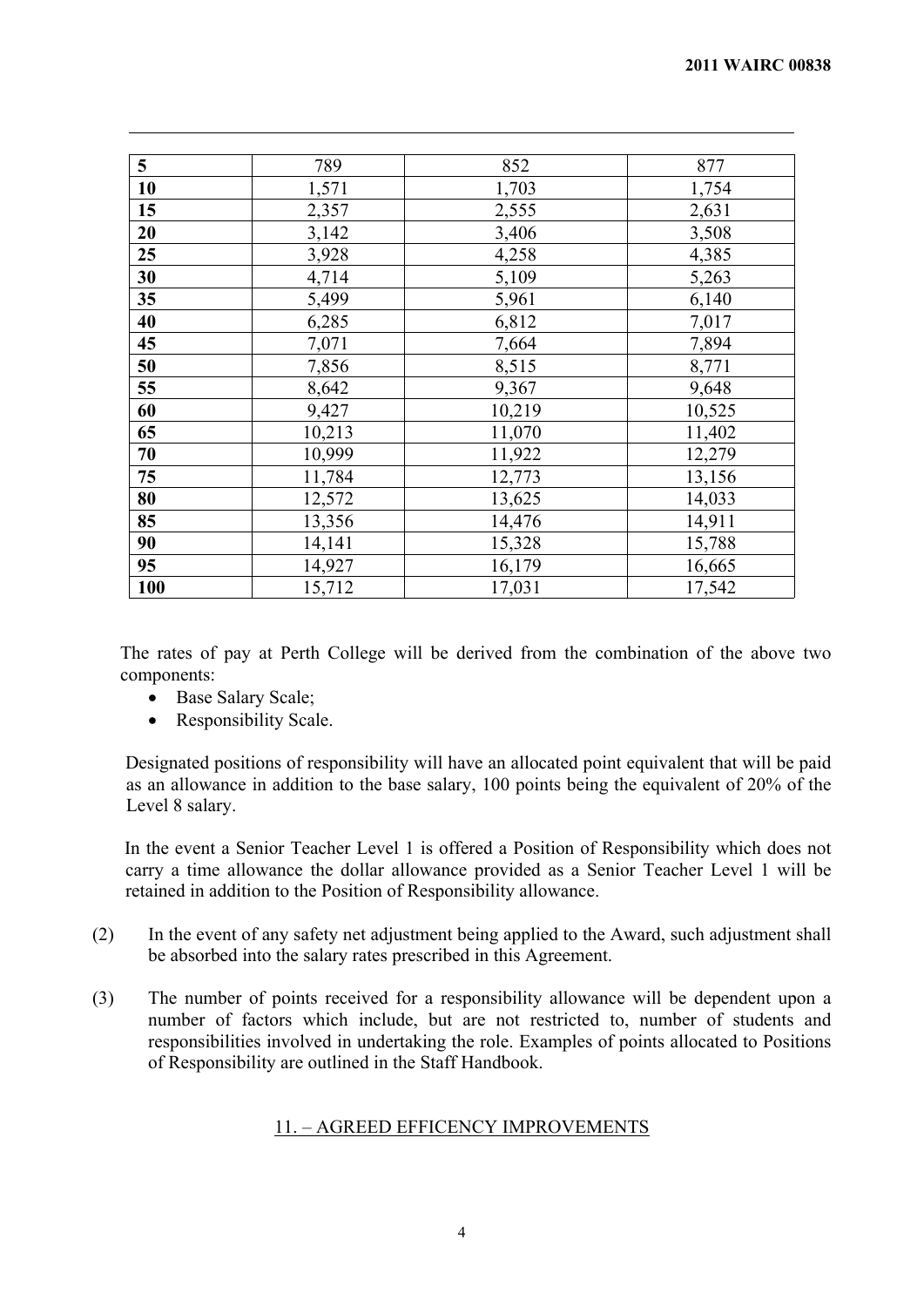(1) Payment of Relief Teachers

A relief teacher, employed for five (5) days or less, may be engaged by the day or half day and paid at a daily rate based on the Level 3 annual salary include in subclause (1) of Clause 10 of this agreement or a pro-rata rate on the basis of the periods worked in relation to the number of periods in the particular school day. The formula to arrive at this rate is set out in Clause 14 (5)(b)(ii) of the Independent Schools' Teachers' Award 1976

(2) First Teaching Appointment

A teacher, who, at the end of the initial twelve months service with the College is deemed by the College not to have developed adequate teaching skills, may be appointed as a temporary teacher and will be subject to Clause 2 - Induction of the Award.

- (3) Long Service Leave
	- (a) From 1 January 1995, a teacher's entitlement to paid long service will be as follows:
	- (b) (i) Entitlement will accrue at a rate of 1.3 weeks for each year of service;
		- (ii) After 8 years of continuous service with the College pro rata leave may be taken on full pay, corresponding with a complete term;
		- (iii) Part-time teachers will accrue leave at the same rate as full-time teachers, payment for the leave taken shall be the average that the teacher's part time service bears to that of a full time teacher over the accrual period.
	- (c) Entitlement to pro-rata payment on termination or resignation will apply after the completion of the seventh year of service.
- (4) Promotional Positions
	- (a) While maintaining the promotion structure described in Clause 14. Salaries, subclause (6) of the Award, the College shall have the discretion to adapt this structure to meet its educational needs. The normal process of appointment to promotion positions will be followed.
	- (b) Teaching staff appointed to Promotional Positions undertake to make whole school management a priority in addition to their own Departmental responsibilities.
	- (c) The parties agree to review the Promotional Positions structure during the life of this Agreement.
- (5) Professional Development
	- (a) The College is committed to an extensive programme of development in respect to Information Technology. Teaching staff is expected to support this commitment by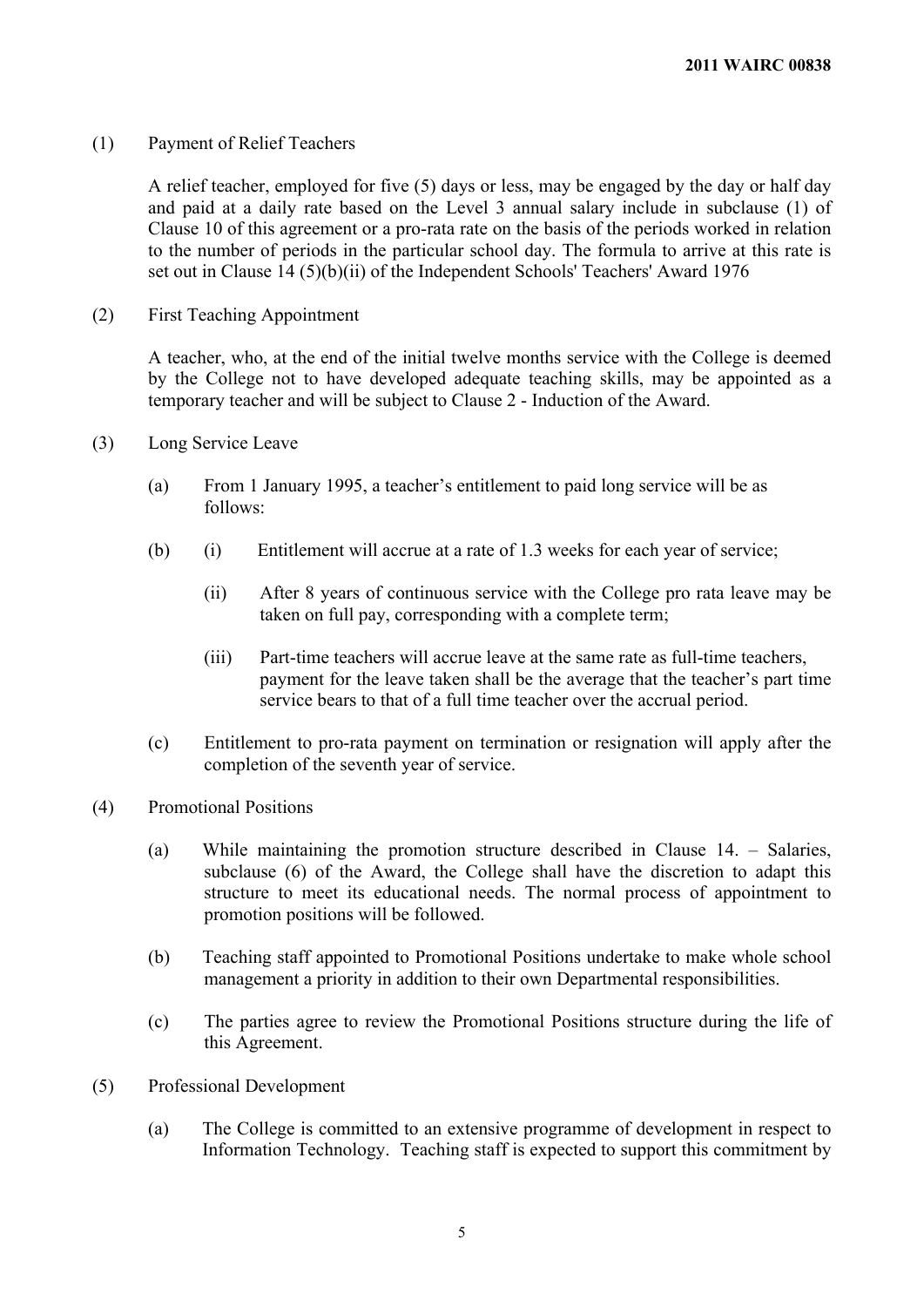undertaking continuing professional development both within and outside of normal school hours with the aim of increasing individual computer literacy.

- (b) The College will reimburse staff for fees incurred in successfully completed units for approved Post Graduate studies where:
	- (i) The staff member has completed two years full time service; and
	- (ii) The Principal has approved the studies.
- (6) Accommodation for Sick Children

The College is committed to the provision of occasional care of the children of staff in the event that they become ill and the staff member is unable to arrange short-term alternative care. This incentive is agreed to in the interests of assisting staff to remain at work while still providing care for their families. However in the event that a child has an infectious disease such care shall not be provided.

- (7) Employer Sponsored Childcare
	- (a) The College undertakes to assist part-time staff members who incur additional expenses in relation to Day Care as a result of the ten-day cycle timetable.
	- (b) Staff members will be entitled to the following:
		- (i) For staff on a teaching load of 0.8 FTE or more, \$30 per child per week;
		- (ii) For staff on a teaching load of less than 0.8 FTE, \$50 per child per week;

upon confirmation of the enrolment of their child/children in a Registered Day Care Facility.

- (c) The College has allocated an amount of \$8,500 to financially assist these staff members. Once the amount of \$8,500 has been expended in any one year the allowances will cease.
- (8) Employee Assistance Program

The College undertakes to provide a counselling service for staff members, the cost of which shall be borne by the College. This will allow staff members to seek advice and counselling confidentially and independently from the College. This service will be provided on a sessional basis and each employee will be entitled to a maximum of 6 sessions each per annum, which they may use for themselves or a member of their immediate family.

(9) Maternity Leave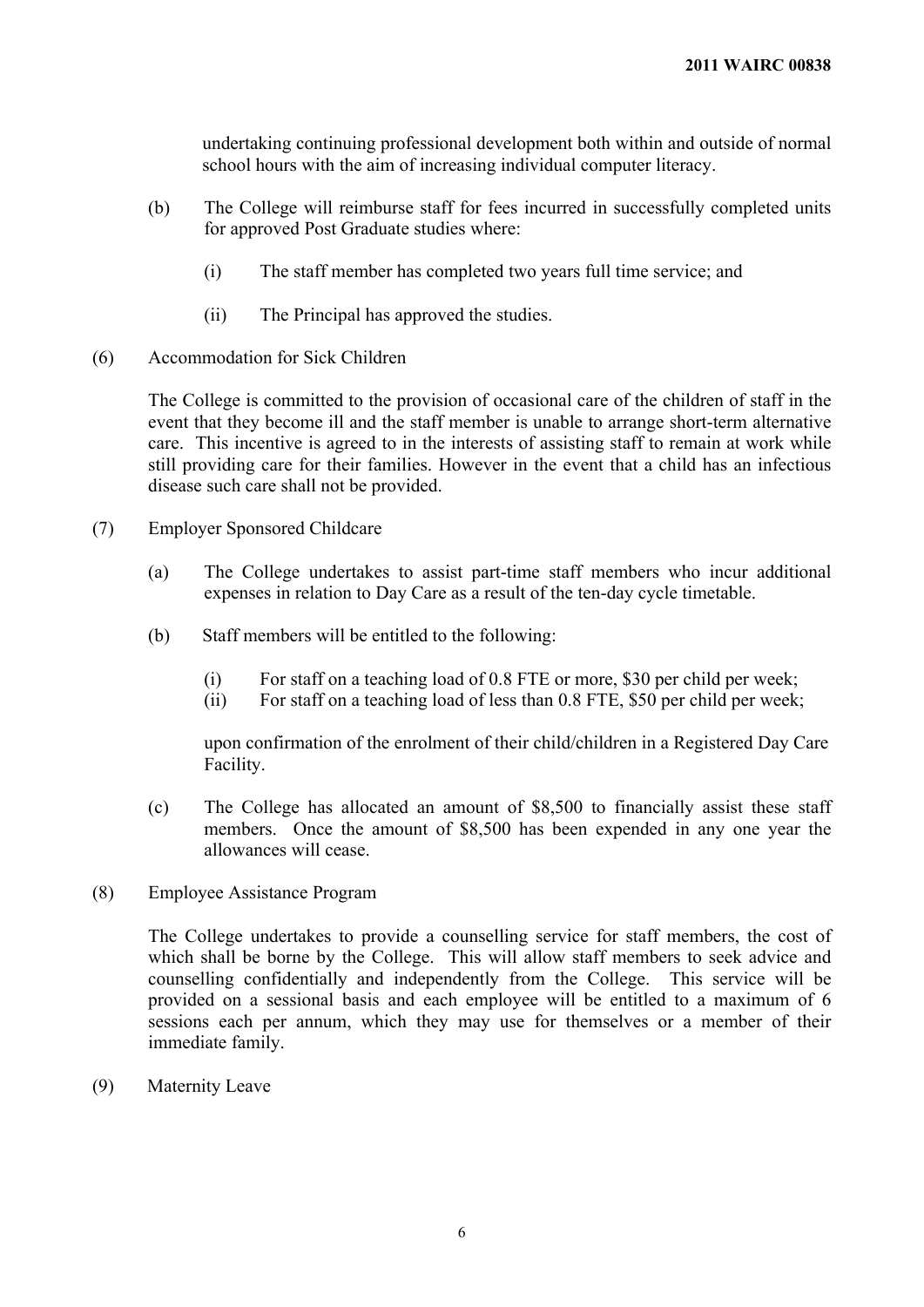(a) Maternity leave of up to 52 weeks will be provided to employees of which the paid component will increase from 6 weeks to a maximum of 12 weeks on the following scale:

> (i) 2009 8 weeks (ii) 2010 10 weeks (iii)2011 12 weeks

A staff member will receive 100% of the above leave after a qualifying period of 4 years of service, 75% after 3 years of service and 50 % after 2 years of service. 100% of the entitlement will be paid at the commencement of maternity leave.

- (b) Maternity leave shall commence 6 weeks before the presumed date of confinement unless in respect of any period closer to the expected date of birth a medical practitioner has certified that the teacher is fit to work.
- (c) In the event the staff member may wish to take extended maternity leave (in excess of the 52 weeks) the College will negotiate such leave subject to:
	- (i) The request for the additional leave being made at the same time as applying for paid maternity leave,
	- (ii) The needs of the individual, department and College being mutually satisfied.
- (10) Deferred Salary Programme

Perth College is committed to providing a Deferred Salary Programme to provide academic staff with an opportunity to rejuvenate and enrich their professional lives. Applications to participate in the programme may be made to the Principal and will be approved on an individual basis.

(11) Insurance

For the period of this Agreement, the College will provide;

- (a) Salary Continuance Insurance for all academic staff with a teaching load equal to or greater than the minimum specified by the Insurer,
- (b) Journey Insurance for all academic staff.
- (12) Part time Teaching Load.

A part time teacher's hours will be based on a pro rata percentage of a full time teacher's timetable. Details will be published in the Perth College Staff Handbook.

(13) Scale Progression

A staff member will progress up the salary scale according to the following criteria: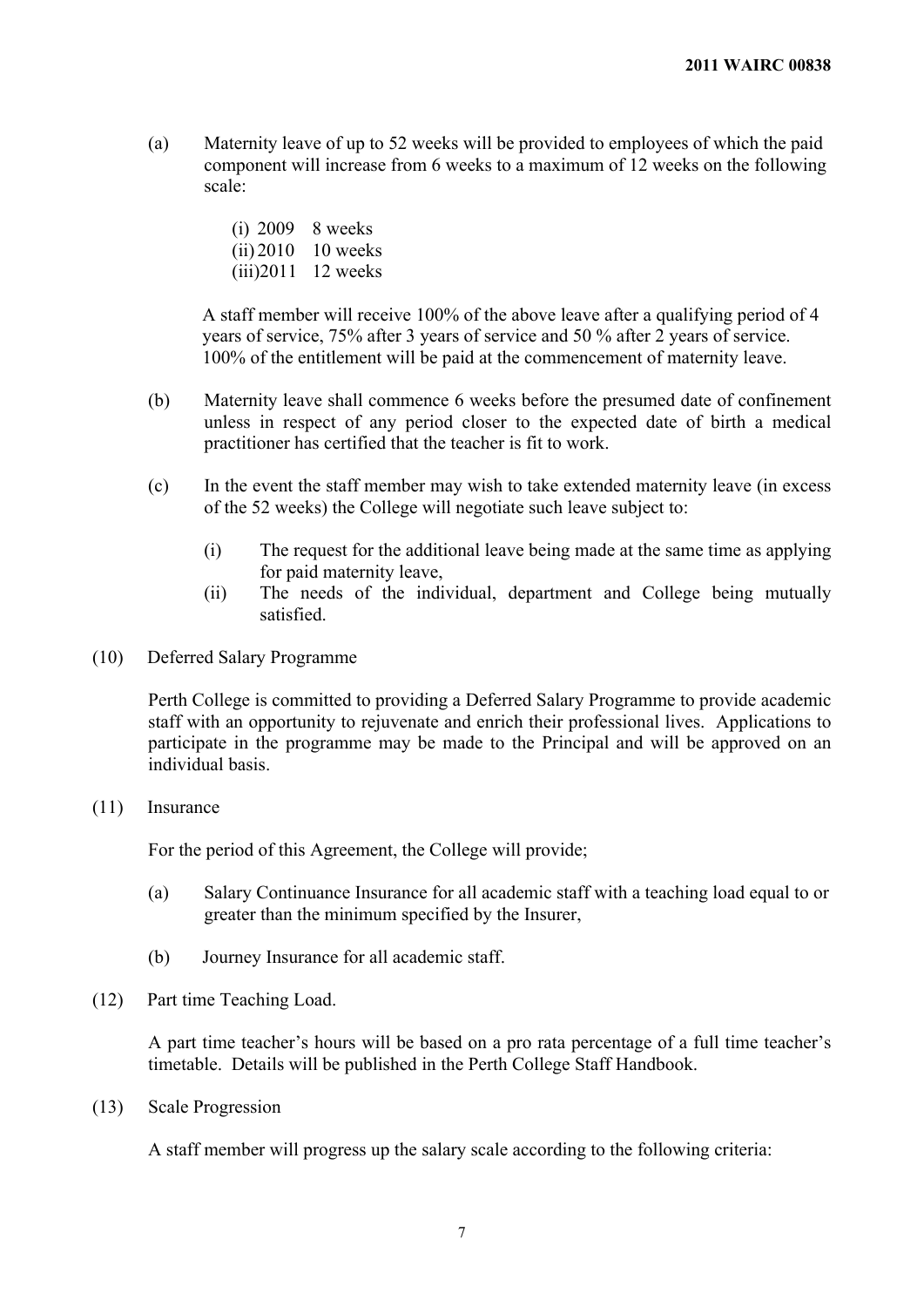- (a) Load below 0.5 FTE proportional advancement to the next level,
- (b) Load of 0.5 FTE advancement to next level every two years,
- (c) Load greater than 0.5 FTE but less than 0.8 FTE advance by negotiation with the Principal
- (d) Load 0.8 FTE and above automatic advancement every year.

# 12. – CARERS LEAVE

### (1) Use of Sick Leave

- (a) A teacher with responsibilities in relation to either members of his/her immediate family or members of his/her household who need care and support shall be entitled to use, in accordance with this subclause, any sick leave entitlement for absences to provide care and support for such persons when they are ill. Such leave shall not exceed ten (10) days in any calendar year and is not cumulative.
- (b) The teacher shall, if required, provide a written statement as to the fact of illness of the person for whom the care and support is required.
- (c) The entitlement to use sick leave is subject to:
	- (i) the teacher being responsible for the care of the person concerned; and
	- (ii) the person concerned being either a member of the teacher's immediate family or a member of the teacher's household.
	- (iii) the term "immediate family" includes:
		- (aa) a spouse (including a former spouse), of the teacher; and
		- (bb) child or an adult child (including an adopted child, a step child or an ex nuptial child), parent, grandparent, grandchild or sibling of the teacher.
	- (iv) The teacher shall, wherever practicable, give the employer notice prior to the absence of the intention to take leave, the name of the person requiring care and his/her relationship to the teacher, the reasons for taking such leave and the estimated length of absence. If it is not practicable for the teacher to give prior notice of absence, the teacher shall notify the employer by telephone of such absence at the first opportunity on the day of absence.

#### (d) Use of Unpaid Leave

A teacher may elect, with the consent of the employer, to take unpaid leave for the purpose of providing care to a family member who is ill.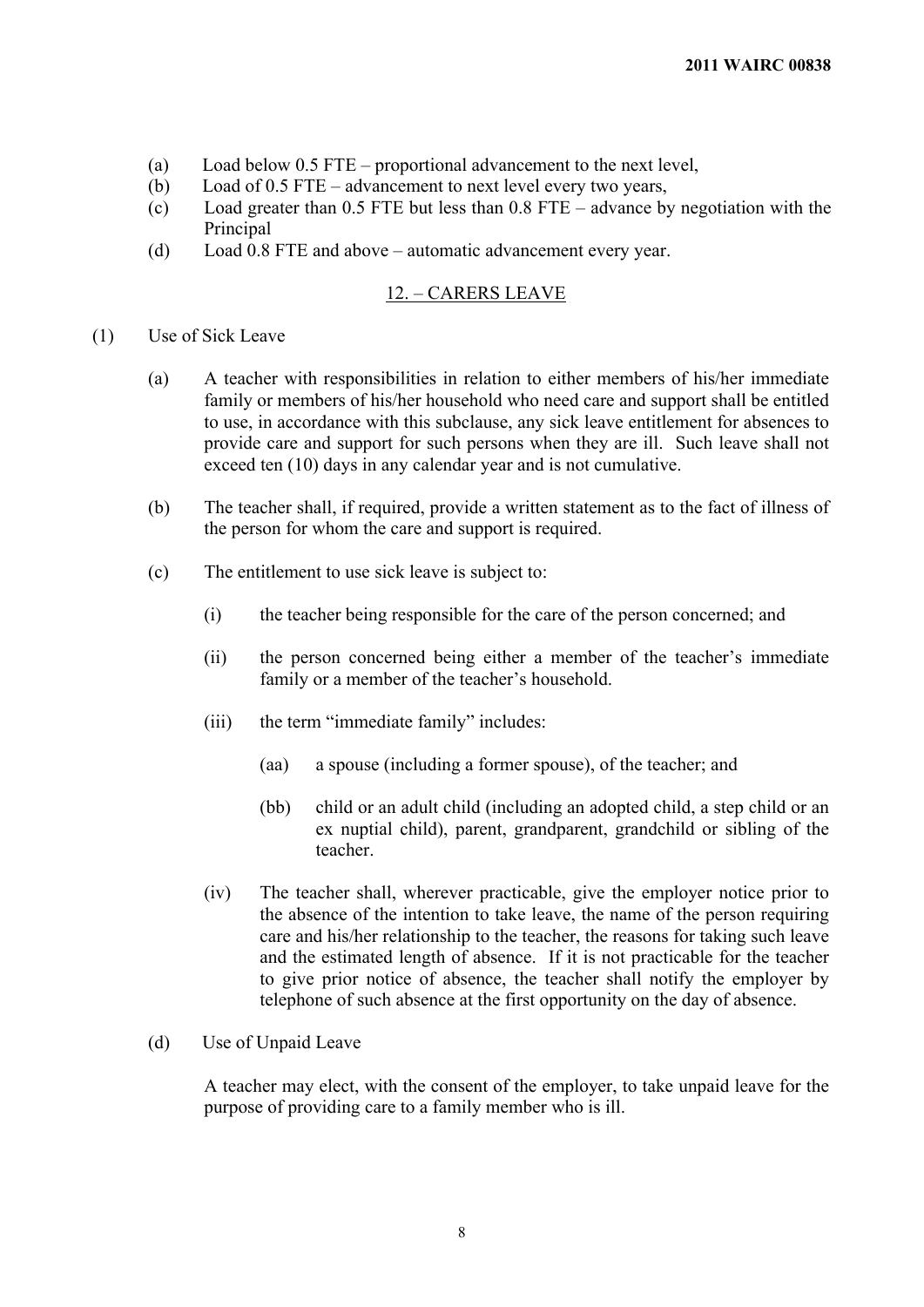(e) Nothing contained in this clause shall prevent a teacher from making application for leave as prescribed in Clause 7. - Special Leave of the Award.

# 13. – REMUNERATION PACKAGE

- (1) For the purposes of this clause:
	- (a) "Benefits" means the benefits nominated by the teacher from the benefits provided by the College and listed in paragraph (d) of subclause (3) of this clause.
	- (b) "Benefit Value" means the amount specified by the College as the cost to the College of the benefit provided including Fringe Benefit Tax, if any.
	- (c) "Fringe Benefit Tax" means tax imposed by the Fringe Benefits Tax Act 1986.
- (2) Conditions of Employment
	- (a) Except as provided by this clause, teachers must be employed at a salary based on a rate of pay, and on terms and conditions, not less than those prescribed by the Agreement.
	- (b) For all purposes of the Agreement, salary shall be deemed to include the value of any benefits provided under this clause.
- (3) Salary Packaging

The College may offer to provide and the teacher may agree in writing to accept:

- (a) Salary packaging of up to 40% of gross salary in the form of expense benefit payments;
- (b) The Benefits nominated by the teacher and approved by the employer;
- (c) A salary equal to the difference between the Benefit Value and the salary which would have applied to the teacher or under subclause (2) of this clause, in the absence of an agreement under this subclause;
- (d) The available Benefits are those made available by the College from the following list:
	- (i) Motor Vehicle, and
	- (ii) Other benefits as agreed between the teacher and the College;
- (e) The College must advise the teacher in writing of the Benefit Value before the Agreement is entered into.
- (4) During the currency of an agreement under subclause (3) of this clause.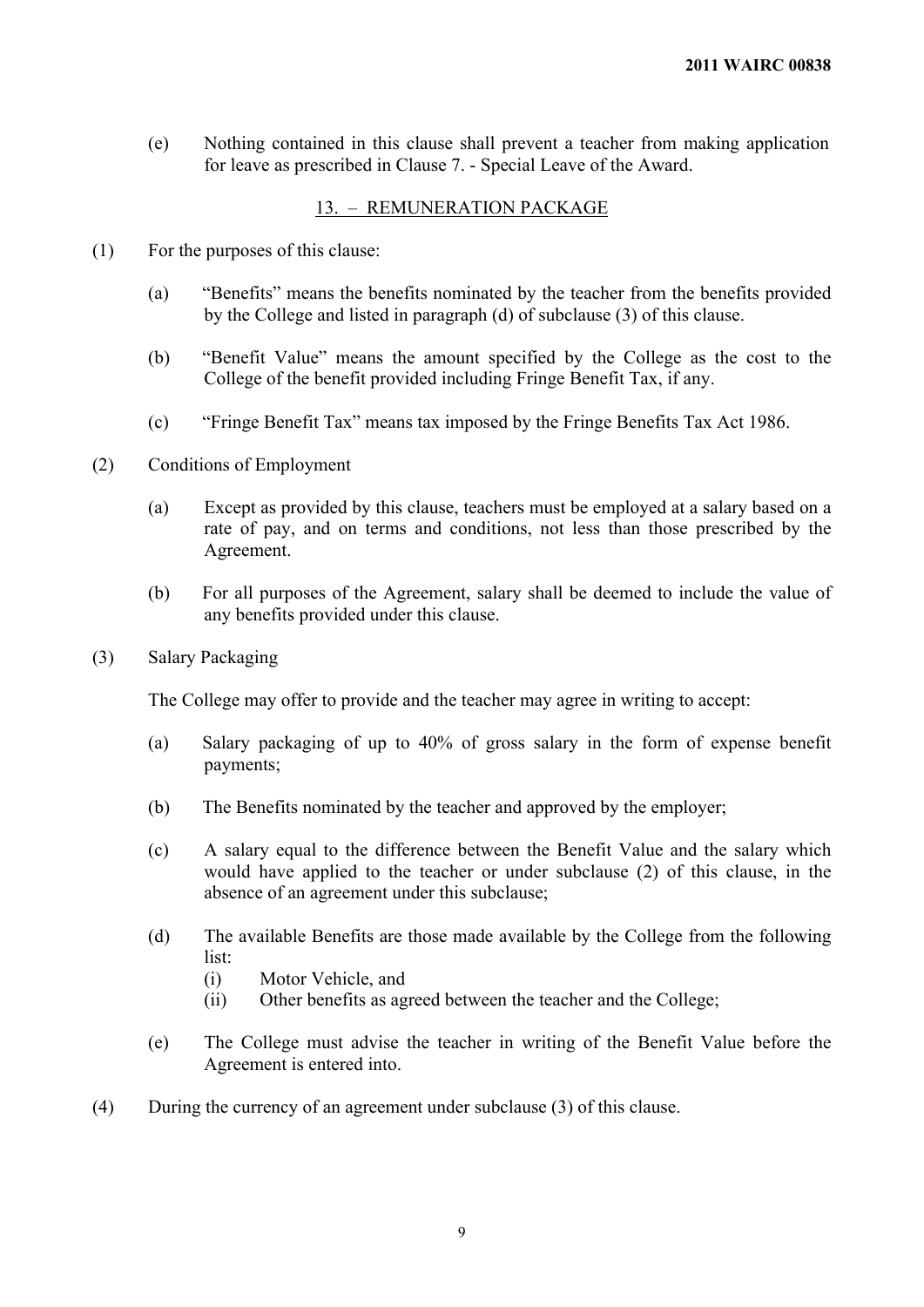- (a) Any teacher who takes paid leave on full pay shall receive the Benefits and salary referred to in paragraphs (b) and (c) of subclause (3) of this clause.
- (b) If a teacher takes leave without pay the teacher will not be entitled to any Benefits during the period of leave.
- (c) If a teacher takes leave on less than full pay he or she shall receive:
	- (i) The Benefits; and
	- (ii) The amount of salary calculated as agreed between the College and the teacher.
- (5) Renewal will be on an annual basis by agreement between the parties.
- (6) Any costs, including Fringe Benefits Tax, incurred in the provision of benefits by the College on behalf of the teacher, under this Agreement, must be indemnified by the teacher.

# 14. – OTHER MATTERS

The parties agree to discuss such matters that are of relevance to either the College or the staff.

# 15. – DISPUTE RESOLUTION PROCEDURE

- (1) A dispute is defined as any question, dispute or difficulty arising out of this Agreement.
- (2) The following procedure shall apply to the resolution of a dispute:
	- (a) The parties to the dispute shall make reasonable attempts to resolve the matter by mutual discussion and determination.
	- (b) If the parties are unable to resolve the dispute, the matter, at the request of either party, shall be referred to a meeting between the parties to the Agreement together with any additional representative as may be agreed by the parties.
	- (c) If the matter is not then resolved it may be referred to the Western Australian Industrial Relations Commission.

#### 16. – NO FURTHER CLAIMS

It is a condition of this Agreement that the parties will not seek any further claims, with respect to salaries or conditions, unless they are consistent with the State Wage Case Principles.

# 17. – NO REDUCTION

Nothing contained herein shall entitle the College to reduce the salary or conditions of an employee, which prevailed prior to entering into this Agreement, except where provided by this Agreement.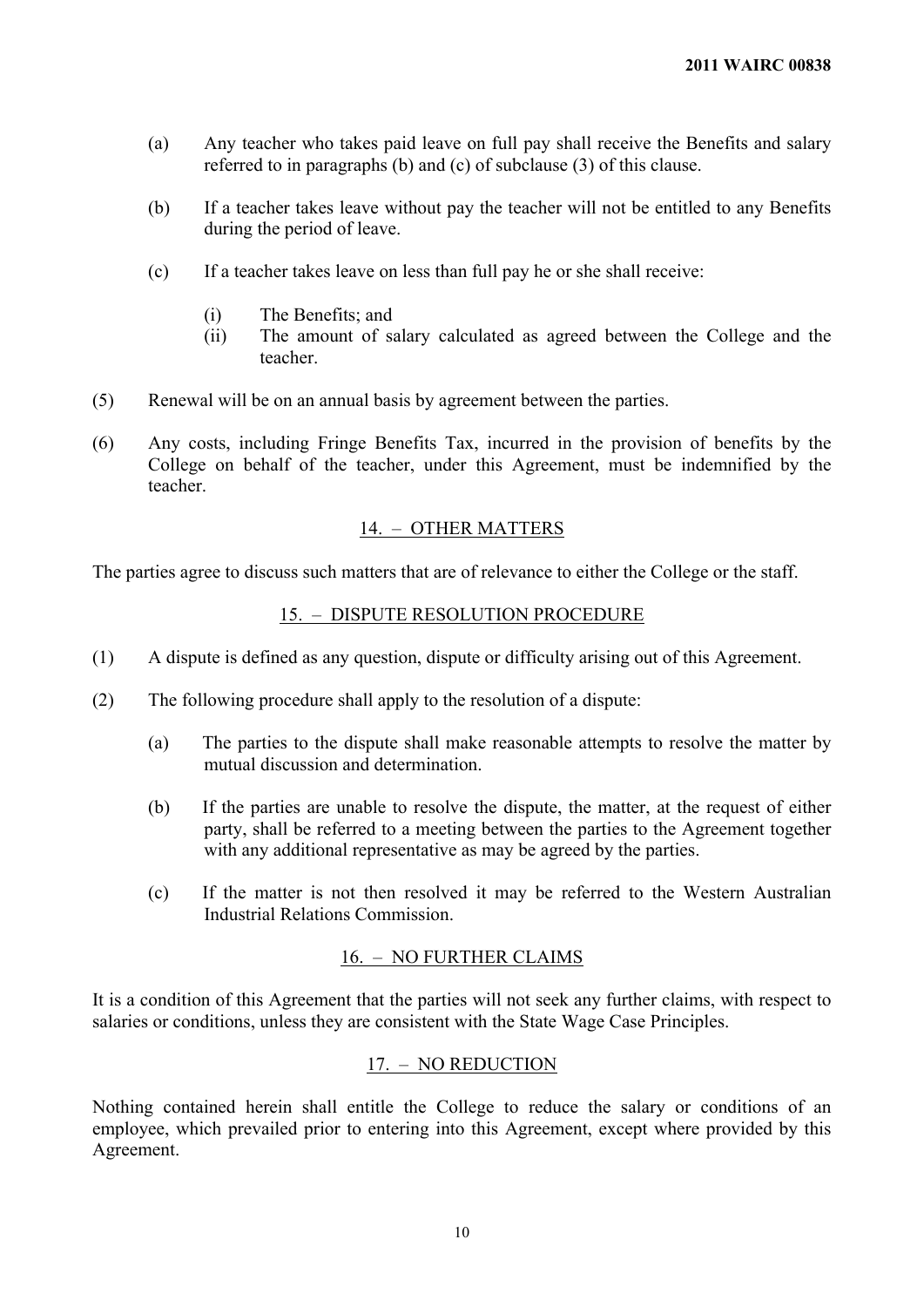### 18. – NO PRECEDENT

It is a condition of this Agreement that the parties will not seek to use the terms, contained herein as a precedent for other enterprise agreements, whether they involve the College or not.

# 19. – SIGNATORIES

(*Signature) (Signature)*

Signed Signed (*Legal Seal*) ......................................................... .........................................................

JENNY D ETHELL NIGEL BRIGGS

Perth College Inc The Independent Education Union

......................................................... …………………………………….. *(Name of signatory in block letters) (Name of signatory in block letters)* of Western Australia, Union of Employees